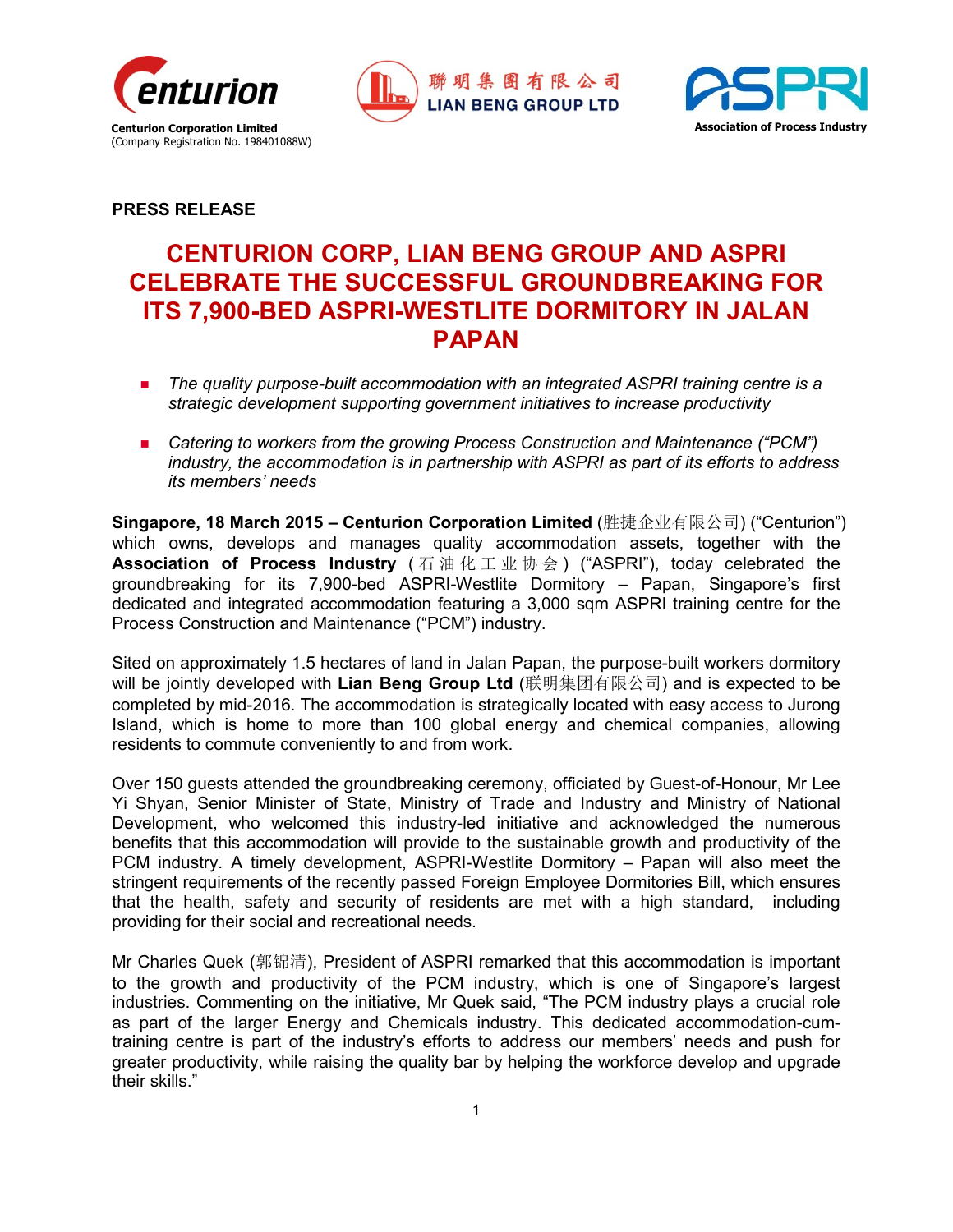





Mr Kong Chee Min (江志明), CEO of Centurion Corporation Limited said, "We are pleased with this partnership with ASPRI, together with Lian Beng Group, to deliver this exciting first-of-itskind project in Singapore. This quality accommodation will have all the hallmarks of Centurion's renowned workers accommodation, including well-designed and comfortable apartments as well as comprehensive amenities such as a supermarket, food court, medical clinic and well organised social and sporting activities. We are delighted for this unique opportunity to lend our capabilities to this strategic partnership and will do our utmost to ensure the project is successfully completed on-time next year."

Mr Ong Pang Aik (王邦益), Lian Beng's Executive Chairman, said, "Today's ceremony marks an important milestone in the ASPRI-Centurion-Lian Beng partnership. With the completion of this dedicated accommodation with integrated training facility, it will improve workers' productivity and welfare, and contribute positively to the development of the Process Industry."

-END-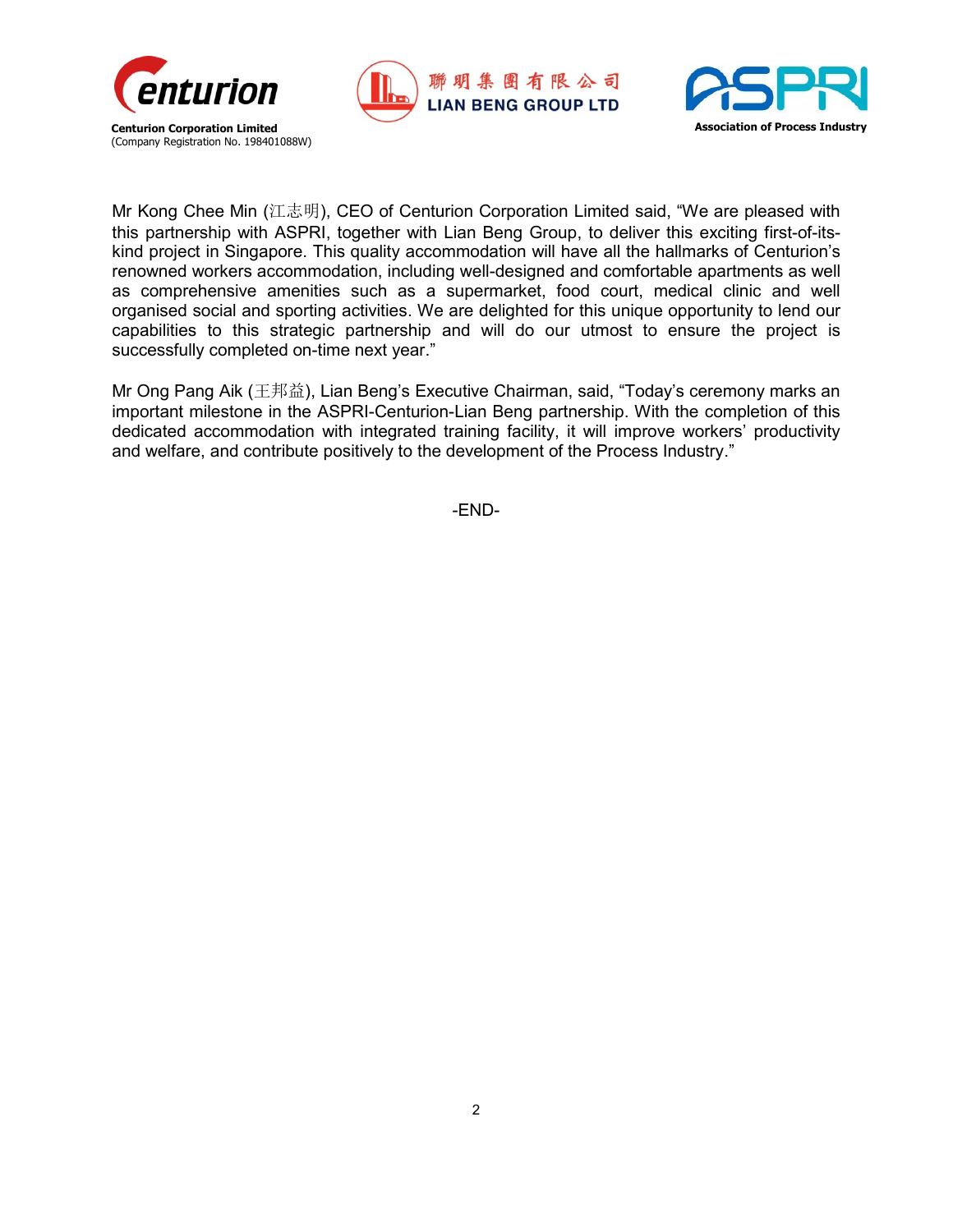

PAPAN







#### From left to right: Mr Ong Pang Aik, Chairman and Managing Director, Lian Beng Group, Mr Tony Bin, Executive Director – Accommodation Business, Centurion Corporation, Mr Kong Chee Min, Group CEO, Centurion Corporation, Mr Lee Yi Shyan, Senior Minister of State, Ministry of Trade and Industry & Ministry of National Development, Mr Charles Quek, President, ASPRI, Mr Lim Kok Kiang, Assistant Managing Director, Clusters Group Engineering, Singapore Economic Development Board, Mr Heah Soon Poh, Assistant Chief Executive Officer, Cluster Group 1, JTC Corporation, and Mr Francis Tay, Vice-President & Chairman, ASPRI Dormitory Working Committee

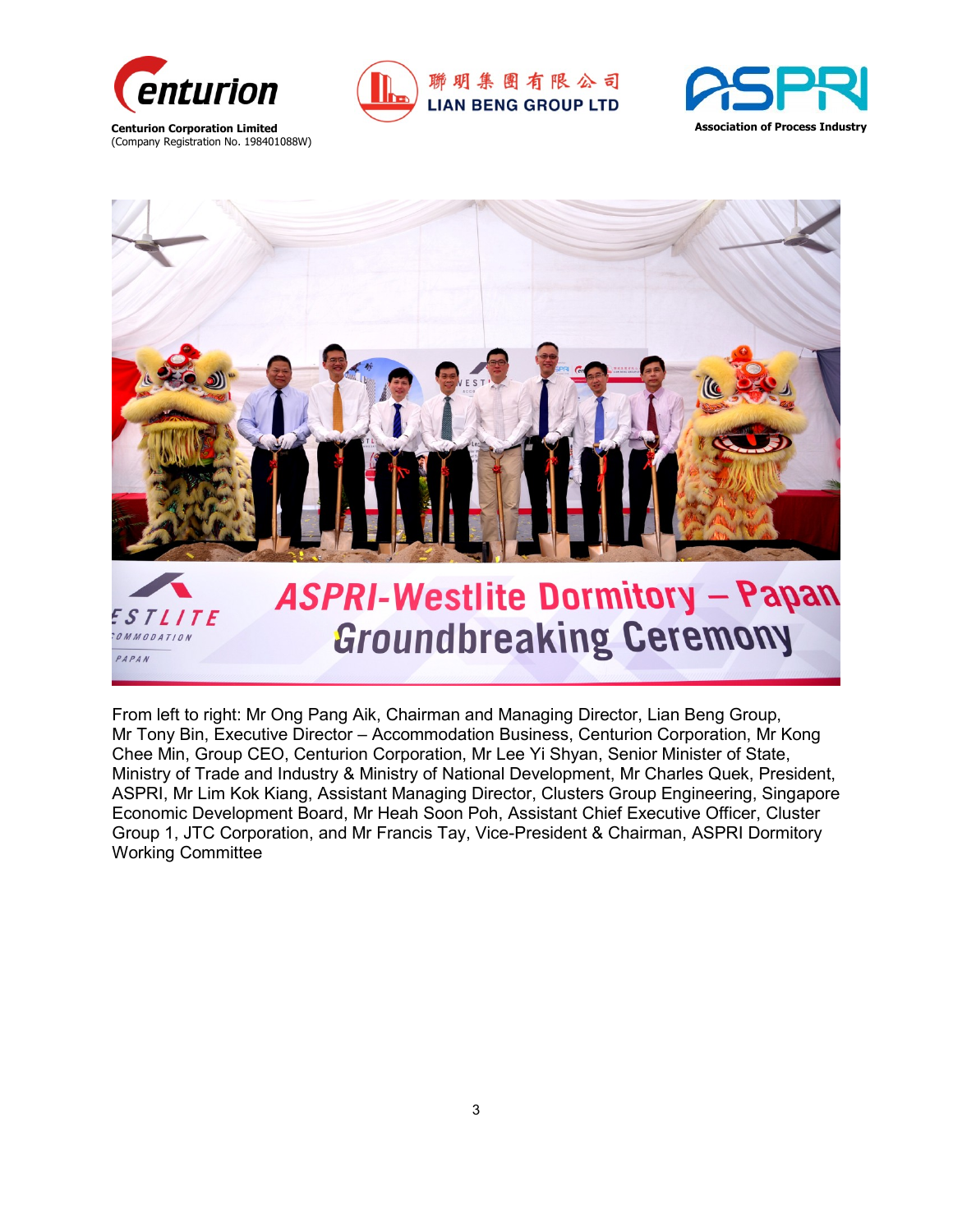





#### **ABOUT CENTURION CORPORATION LIMITED**

Centurion Corporation Limited, formerly known as SM Summit Holdings Limited, owns and operates workers and student accommodation assets, as well as a storage disc manufacturing business. Its workers accommodation assets are managed under the Westlite brand and its student accommodation assets are managed under the Centurion Student Living brand.

In Singapore, the Group has a current capacity of 23,500 beds across three workers accommodation assets in Toh Guan, Tuas and Mandai as at 31 December 2014. Westlite Woodlands, with 4,100 beds, is under construction and is expected to be completed in 3Q 2015. Westlite Papan, its fifth project with 7,900 beds, is under construction and is expected to be completed in 2016.

In Malaysia, the Group has a current capacity of 14,500 beds across five workers accommodation assets in Johor. Two projects, Westlite Tampoi and Westlite Senai II, with a total of 10,800 beds are under construction and expected to be completed in 1Q 2015 and 4Q 2015 respectively. Two projects under planning, Westlite Minyak, with 5,000 beds is expected to be completed in 2016 and Westlite Juru, with 12,000 beds is expected to be completed in two phases in 2017 and 2018.

The Group has a student accommodation asset with 456 beds in Melbourne, Australia. In the United Kingdom, the Group has a portfolio of four student accommodation assets with a total of 1,906 beds.

The Group expects to increase its overall portfolio from 40,362 beds at present to over 74,100 by the end of 2017.

For more information, please visit http://www.centurioncorp.com.sg.

## **ABOUT LIAN BENG GROUP LTD**

Established in 1973, Lian Beng Group Ltd is one of few Singapore's major home-grown construction groups with integrated civil engineering and construction support service capabilities. The Group is principally involved in the construction of residential, industrial and commercial projects, and civil engineering projects as a main contractor.

As a Building and Construction Authority (BCA) Grade A1 contractor in General Building, Lian Beng can tender for public sector building projects of unlimited contract value, while its A2 grade in Civil Engineering allows it to tender for engineering projects of up to \$85 million in contract value. Based on years of experience and impeccable track record, the Group has established a reputation in managing large-scale and complex construction projects.

Lian Beng also engages in other construction related activities such as the provision of scaffolding and engineering services, supply of ready-mix concrete and asphalt premix, leasing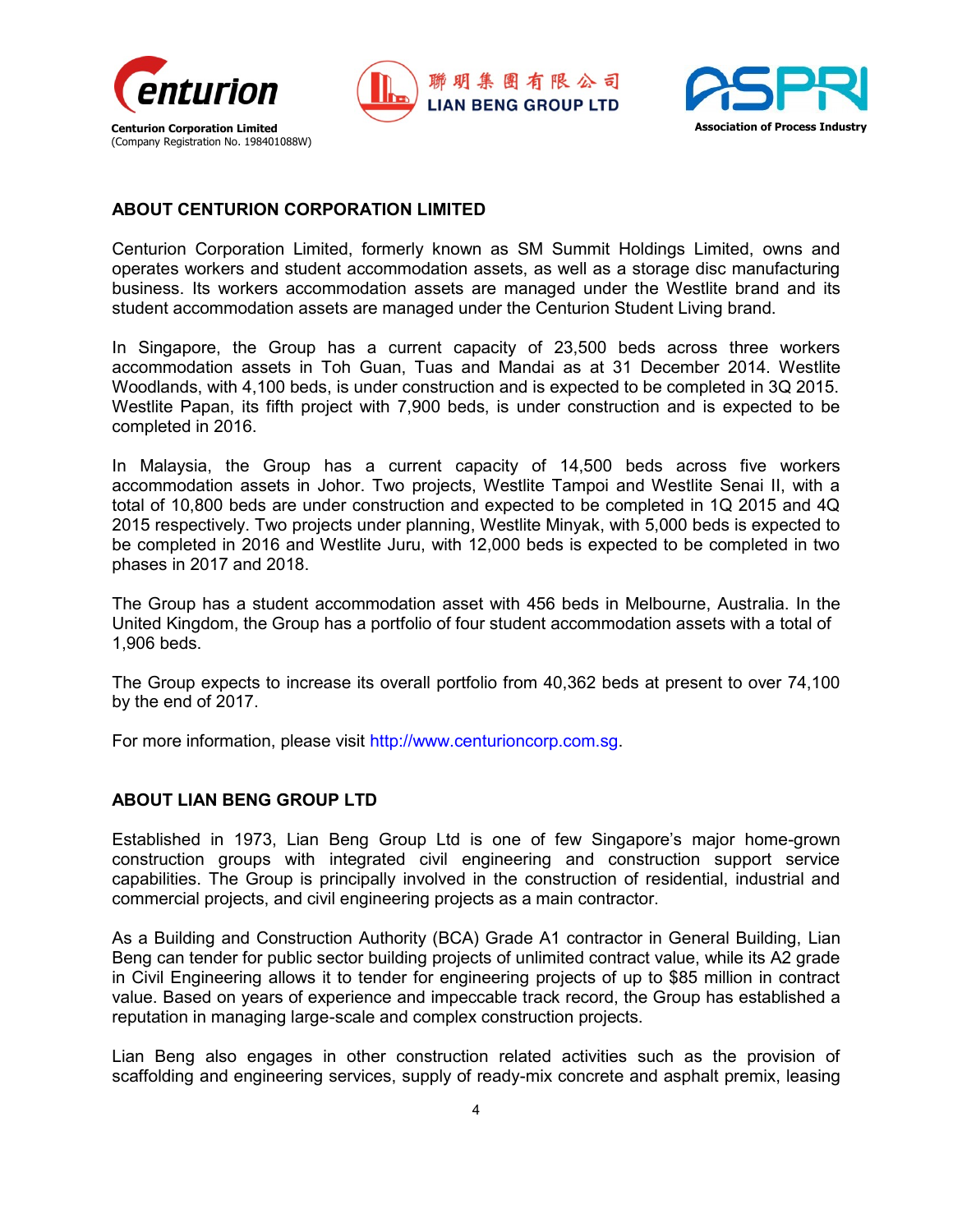





of equipment and machinery, reinforcement bar fabrication, sourcing and management of construction materials and training of foreign construction labour.

Apart from construction, Lian Beng also engages in property development, mostly through joint ventures. Some of its completed and ongoing property development projects include Lincoln Suites, M-Space, Spottiswoode Suites, The Midtown & Midtown Residences, NEWest, KAP Residences, Eco-tech@Sunview and Hexacube. The Group also has a few property investment projects which include Prudential Tower. In addition, Lian Beng has also developed and presently operates a workers' dormitory, through a joint venture, at Mandai Estate.

The Group, an advocate for sustainable living, was awarded with the Green Mark Platinum award by BCA in 2010 for its project at 29 Harrison Road, the Group's headquarters building.

Lian Beng Group Ltd was listed on the Mainboard of the Singapore Exchange in 1999.

For more information, please visit [http://www.lianbeng.com.sg](http://www.lianbeng.com.sg/)

## **ABOUT THE ASSOCIATION OF PROCESS INDUSTRY**

The association was formed in 1997 as the Process Industry Contractors' Association Singapore, or PICAS. It had some 50 companies as its founding members then.

It was renamed the Association of Process Industry, or ASPRI, in 2001 as the number of companies in the industry increased and their scope of business expanded. In Singapore, the process industry refers to the petroleum, petrochemical, specialty chemical and pharmaceutical clusters.

Today ASPRI has over 500 members, and the number continues to grow. Member companies provide their services mostly to plant owners in the petroleum, chemical, petrochemical and pharmaceutical industries.

ASPRI's mission is to assist members to achieve business excellence through training, mechanisation, system integration and internationalisation. Its primary role is to promote a tripartite partnership among the government, plant owners and the Engineering Service Providers (its members).

For more information, please visit [http://www.aspri.com.sg/.](http://www.aspri.com.sg/)